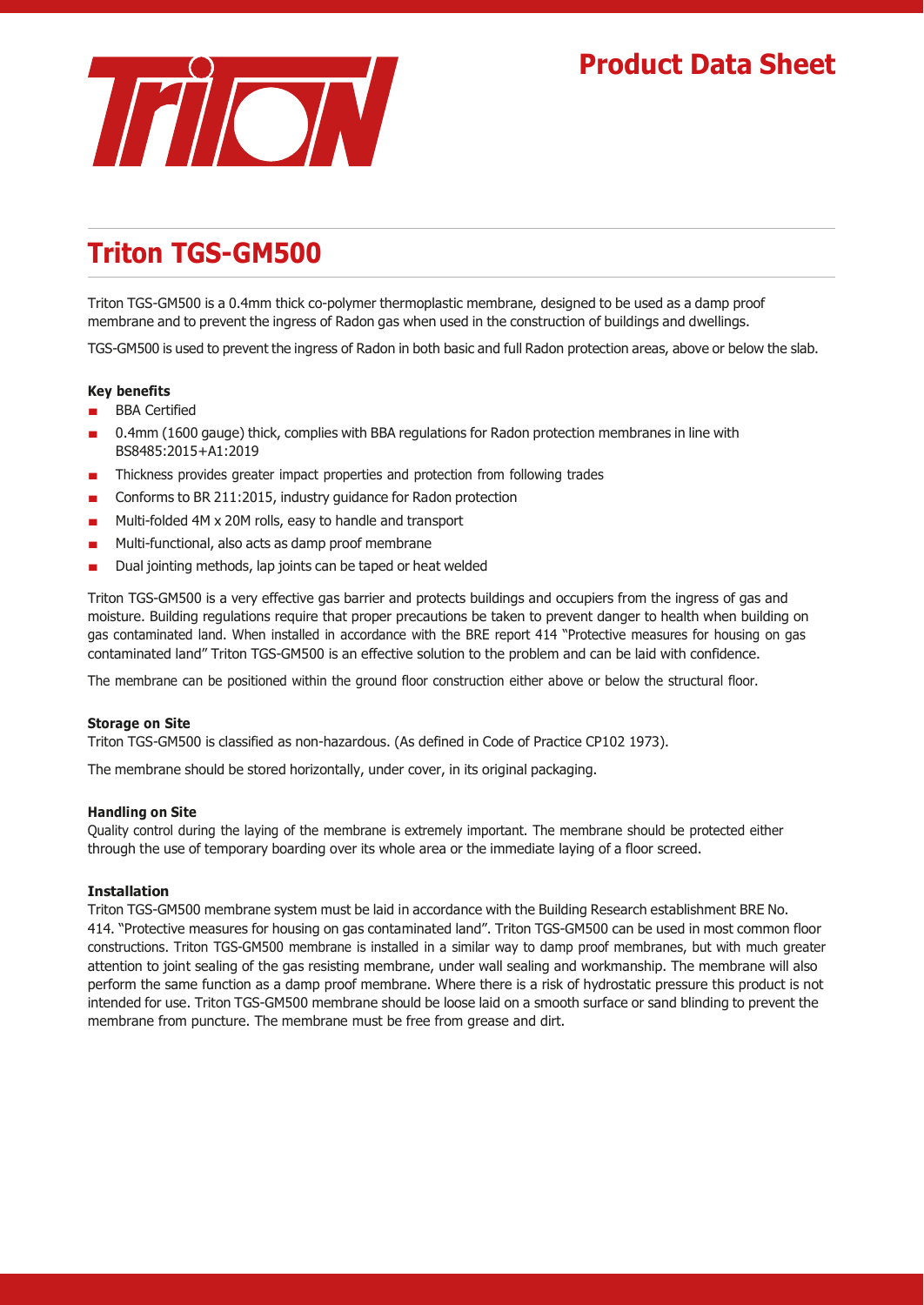## **Protecting the Membrane after Installation**

Triton TGS-GM500 should be protected as soon as possible once installed.

A minimum thickness of 50mm screed is recommended. Care should be taken when the screed is applied not to cause stretching, puncture or displacement of the membrane.



CAVITY WALL / FLOATING SLAB APPLICATION



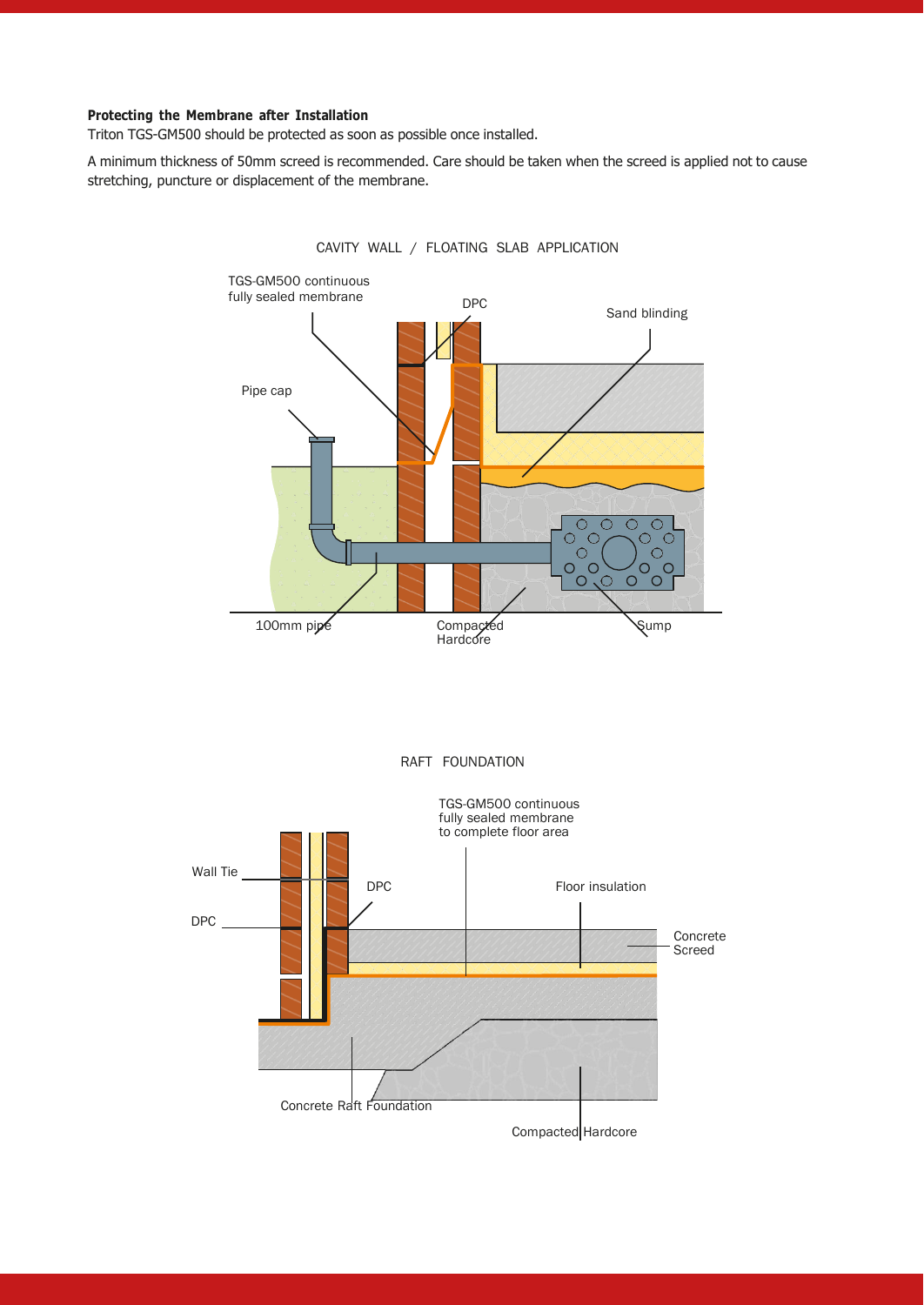#### **Jointing Triton TGS-GM500**

Sheets must be clean and free from dirt and grease before application of TGS-GM500 DS Tape, and in view of the difficulty of achieving gas tight seals under wet or dirty conditions it is recommended that special care is taken with this aspect of the installation. Unroll one width of the membrane after determining the most effective method of covering the area. Apply the TGS-GM500 DS Tape about 50mm from the edge, leaving the backing paper on. Lay the next width of membrane overlapping the first by 150mm. Remove the backing paper from the tape and join the top sheet to the bottom sheet by applying pressure with a hand roller. Where the membranes overlap apply the 75mm Triton TGS-GM500 Joint Tape (single sided tape), equidistant on both membranes. (See Figure 1).

All service entry points must have airtight seals. TGS Top Hat units and corner pre-forms must be sealed using Triton TGS-GM500 DS Tape as in Figure 1.



**1)** Unroll the first membrane, ensure the surface is dry and free from dust or grease. Inspect the membrane to ensure there are no indentations or protrusions. If there are remove and apply sand blinding.

**2)** Apply Triton TGS-GM500 DS Tape to the membrane, 50mm from the edge. It is very important that the membrane is dry and free from dust and dirt.

**3)** The second membrane must be unrolled overlapping the first membrane by 150mm. Remove the protective paper from the tape and apply pressure to the membrane while joining the two membranes together.

**4)** Seal the two membranes by installing Triton TGS-GM500 Joint Tape to the edge. (Ensure that the membrane is completely dry, free from dust and dirt.